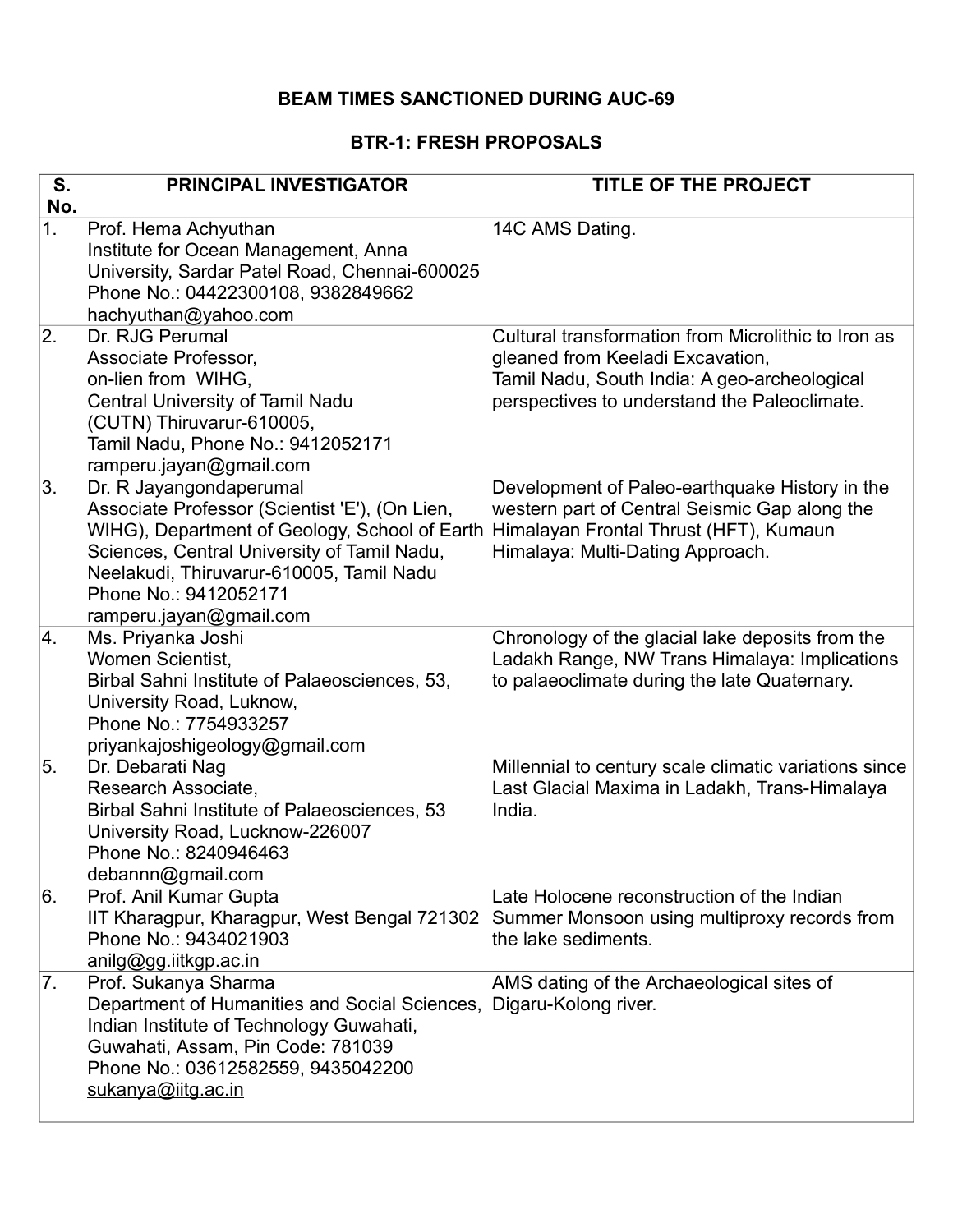| 8.  | Dr. Vinita Grover Gupta<br>SO/G, Chemistry Division,<br>Bhabha Atomic Research Centre,<br>Mumbai- 400085<br>Phone No.: 9619640169<br>vinita@barc.gov.in                                             | Effect of structure and mixed phases on radiation<br>stability of composite ceramics for nuclear<br>applications.           |
|-----|-----------------------------------------------------------------------------------------------------------------------------------------------------------------------------------------------------|-----------------------------------------------------------------------------------------------------------------------------|
| 9.  | Prof. Anil Kumar Gupta,<br>Department of Geology & Geophysics, IIT<br>Kharagpur, Kharagpur - 721302<br>Phone No.: 03222283368, 9434021903<br>anilgupta021160@gmail.com                              | Study of Lake sediments to<br>understand sub-decadal to<br>multidecadal changes in the<br>monsoon during the Late Holocene. |
| 10. | Ms. Priyanka Singh<br>JRF-BSRS, BSIP, BHU,<br>53, University Road, Lucknow-226007<br>Phone No.: 7704094682<br>priyankaasingh10may@gmail.com                                                         | Comparison of luminescence and radiocarbon<br>ages of trans-<br>Himalayan palaeo-lake sediments (Ladakh).                   |
| 11. | Dr. Abhishek Yadav<br><b>INSPIRE Faculty,</b><br>Department of Physics, Jamia Millia Islamia,<br>New Delhi,<br>Phone No.: 8368743061<br>abhishekyadav117@gmail.com                                  | Simultaneous measurement of<br>elastic, inelastic, transfer events to understand the<br>reaction mechanism.                 |
| 12. | Prof. B. S. Kotlia<br><b>UGC Scientist and Professor,</b><br>Department of Geology, Kumaun University,<br>Nainital, Uttarakhand,<br>Phone No.: 05942-239314, 9411196744<br>bahadur.kotlia@gmail.com | Climate of the Indian Himalaya for the last 20,000<br>years using multifold Proxies.                                        |
| 13. | Dr. Ratnesh Kumar Pandey<br>Assistant Professor- Senior Scale, UPES,<br>Dehradun-248007<br>Phone No.: 9452657611<br>rpandey@ddn.upes.ac.in                                                          | Study on dependence of Radiation Damage on<br>grain size of WC with relevance to Fusion Reactor.                            |

## **BTR-2: THESIS PROPOSALS**

| S.<br>No. | <b>PRINCIPAL INVESTIGATOR</b>                                                                                                                                                                                         | <b>TITLE OF THE PROJECT</b>                                                                                               |
|-----------|-----------------------------------------------------------------------------------------------------------------------------------------------------------------------------------------------------------------------|---------------------------------------------------------------------------------------------------------------------------|
| 14.       | <b>Ms. Pavneet Kaur</b><br>C\o. Dr. Moumita Maiti,<br>Associate Professor,<br>Department of Physics, IIT Roorkee,<br>Roorkee- 247667, Uttarakhand<br>Phone No.: 1332285454, 7579200711<br>moumita.maiti@ph.iitr.ac.in | Study of fission fragment mass distribution of<br>lead-island isotopes in heavy- ion induced<br>fusion-fission reactions. |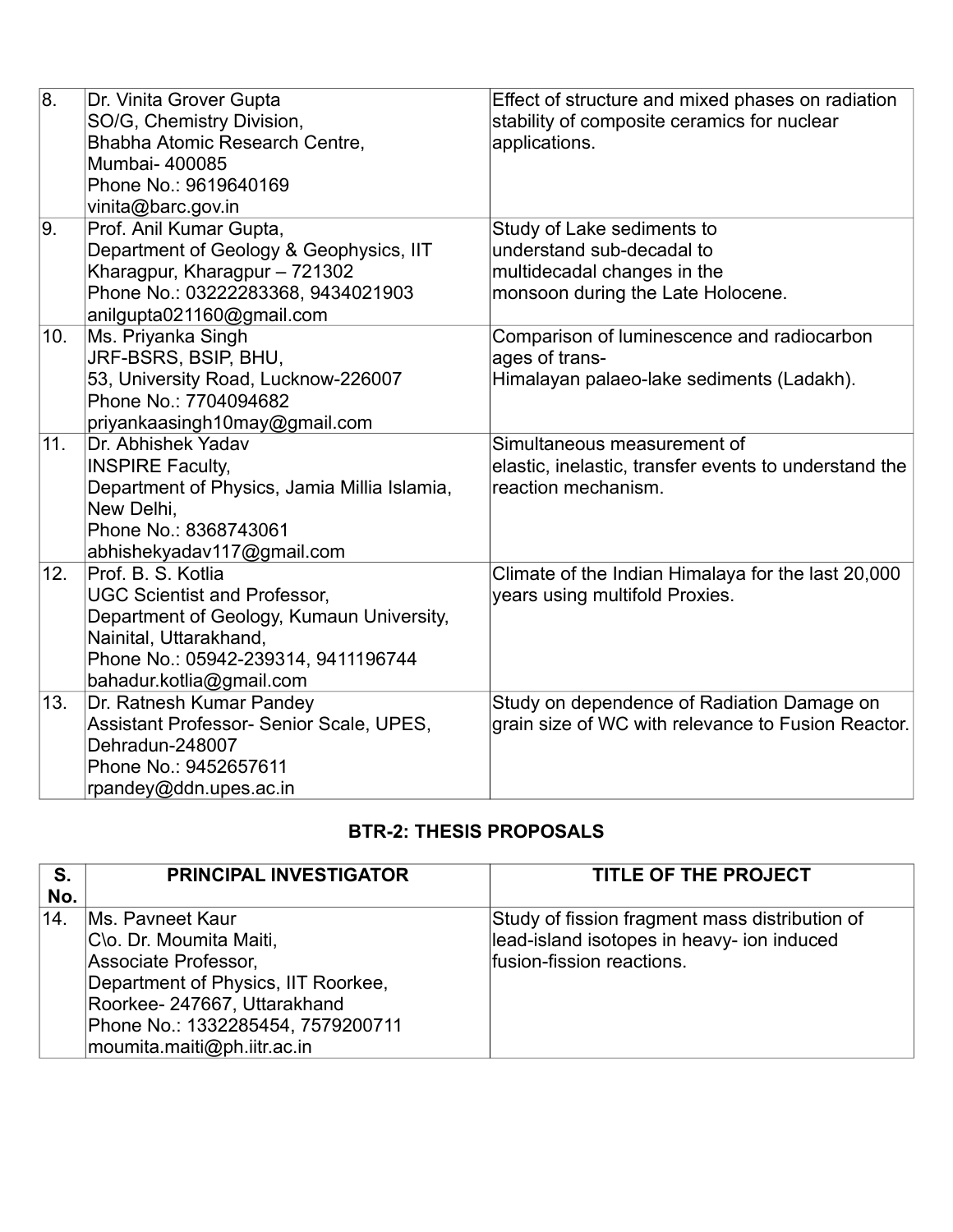| 15. | Ms. Jeya P<br>C\o. Dr. Kungumadevi L,<br><b>Assistant Professor,</b><br>Department of Physics,<br>Mother Teresa Women's University<br>Attuvampatty, Kodaikanal, Tamilnadu,<br>Phone No.: 9446332851<br>jeya@cmscollege.ac.in                                                                | Effect of ion irradiation on PbS nanocrystalline thin<br>films with cationic dopants for thermoelectric<br>application.                                                                                           |
|-----|---------------------------------------------------------------------------------------------------------------------------------------------------------------------------------------------------------------------------------------------------------------------------------------------|-------------------------------------------------------------------------------------------------------------------------------------------------------------------------------------------------------------------|
| 16. | Mr. Nilesh Joshi<br>C/o. Dr. Sandeep Nigam,<br>Scientific Officer (G),<br>Chemistry Division, BARC, Mumbai,<br>Phone No.: 2225590287, 9820765961<br>snigam@barc.gov.in                                                                                                                      | Probing intricacies of structure property<br>correlation: Explorations of mixed oxides for<br>energy application through coherent experimental<br>and theoretical investigations.                                 |
| 17. | Ms. Archana Singh<br>Research Scholar,<br>C/o. Devojit Bezbaruah<br>Department of Applied Geology,<br>Dibrugarh University, Dibrugarh-786004, Assam<br>Phone No.: 8638022535<br>itsarchana.singh456@gmail.com                                                                               | Estimation of ages and upliftment rate by Carbon<br>dating in the Quaternary deposits of Sub-Himalaya<br>and piedmont zone in the parts of Lakhimpur and<br>Papumpare district of Assam and Arunachal<br>Pradesh. |
| 18. | Ms. Puneeta Tripathi<br><b>Research Scholar</b><br>C\o. Dr. Pravin Kumar,<br>IUAC, New Delhi-110067<br>Phone No.: 8542018060<br>punitatripathi1@gmail.com                                                                                                                                   | Study of gas mixing & anomalous effect in ECR<br>plasma and measurement of absolute intensity in<br>contaminated beams (Tentative).                                                                               |
| 19. | Mr. Sreelakshmy K J<br>Ph. D. Scholar,<br>C/o. Dr. S. Kumaragurubaran,<br>Associate Professor.<br>Indian Institute of Science Education and<br>Research (IISER), Thiruvananthapuram,<br>Vithura, Maruthamala P.O.,<br>Trivandrum - 695551, Phone No.: 9496736764<br>sreelakshmykj@gmail.com | Study of metal- Ga2O3 Schottky and Ohmic<br>contacts and interface characteristics for efficient<br>power electronic devices.                                                                                     |
| 20. | Mr. Ramakrishna Reddy Syamakuri<br>C/o. Dr. S. Appannababu<br>Swami Jnanananda Laboratories for Nuclear<br>Research Nuclear Physics Department,<br>Andhra University, Visakhapatnam-530003<br>Phone No.: 9502591293<br>ramakrishna.rs2020@gmail.com                                         | Study of different modes of fission in the Uranium<br>compound nuclei.                                                                                                                                            |
| 21. | Mr. Raghav Aggarwal<br>Research Scholar, C\o. Prof. Bivash Ranjan<br>Behera, Department of Physics, Panjab<br>University, Sector 14, Chandigarh-160014<br>Phone No.: 8847261238, 8847261238<br>aggarwalraghav252@gmail.com                                                                  | Study of neutron multiplicity and mass distribution<br>measurements in Pb region with NAND facility.                                                                                                              |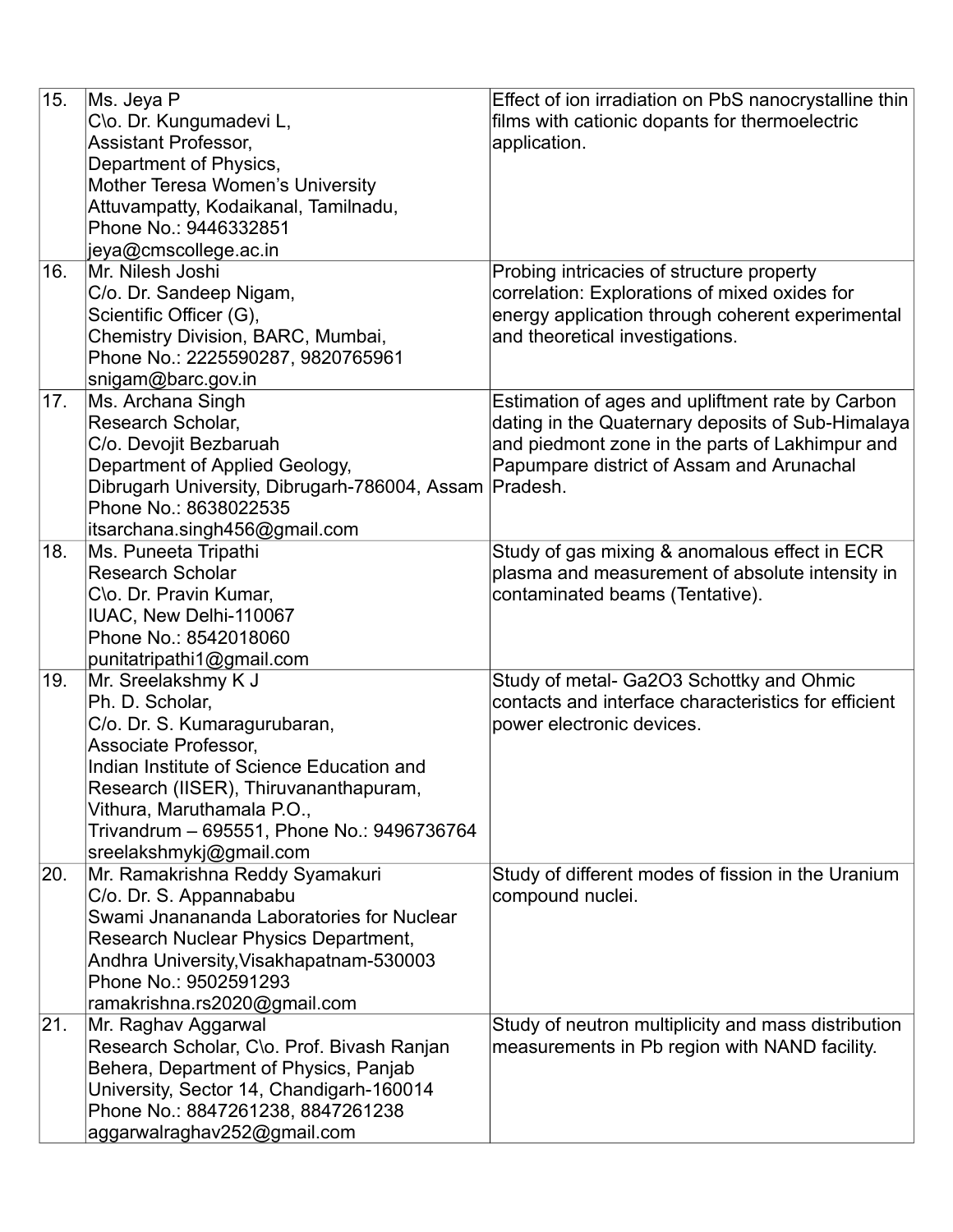| 22. | Mr. Rohit Sharma<br>Ph.D Scholar,<br>C/o. Prof. (Dr.) Om Prakash Sinha<br>Deputy Director, Amity Institute of<br>Nanotechnology, Amity University, Uttar<br>Pradesh, # 503, J-2, 5th Floor, Sector-125,<br>Express Highway, NOIDA-201303 (U.P.)<br>Phone No.: 307874300<br>rhtsharma376@gmail.com | To study the ion irradiation effect on the Layered<br>Transition Metal Dichalcogenides (L-TMD) based<br>fet devices.   |
|-----|---------------------------------------------------------------------------------------------------------------------------------------------------------------------------------------------------------------------------------------------------------------------------------------------------|------------------------------------------------------------------------------------------------------------------------|
| 23. | Mr. Deepak Negi<br>Ph.D. Research Scholar,<br>C/o. Dr. Srinivasa Rao Nelamarri<br><b>Assistant Professor,</b><br>Department of Physics,<br>Malaviya National Institute of Technology Jaipur,<br>J L N Marg, Jaipur-302017, Rajasthan<br>Phone No.: 8954358721<br>deepakn075@gmail.com             | Tuning the structural and optical properties of<br>MgTiO <sub>3</sub> thin films.                                      |
| 24. | Mr. Shahid Ahmad Dar<br>C/o. Dr. Sami Ullah Bhat,<br>Sr. Assistant Professor,<br>Environmental Science, University of Kashmir,<br>Department of Environmental Science,<br>University of Kashmir<br>Phone No.: 9596013427<br>samiullahbhat11@gmail.com                                             | Assessment of radiocarbon chronology of wetland<br>sediments during recent past in Kashmir<br>Himalaya, India.         |
| 25. | Ms. Rozina Rahaman<br>C\o. Dr. Abhijit Bisoi,<br>Assistant Professor, Dept. of Physics, IIEST<br>Shibpur, Shibpur, Howrah, Pin Code-711103<br>Phone No.: 9830629051<br>abijitbisoi@gmail.com                                                                                                      | Spectroscopic study of a few 1f7/2 Mn Isotopes.                                                                        |
| 26. | Mr. Raghav Aggarwal<br>Research Scholar,<br>C\o. Prof. Bivash Ranjan Behera<br>Department of Physics, Panjab University,<br>Sector 14, Chandigarh-160014<br>Phone No.: 8847261238, 8847261238<br>aggarwalraghav252@gmail.com                                                                      | Study of neutron multiplicity and mass distribution<br>measurements in Pb region with NAND facility.                   |
| 27. | Mr. Mayur Khan<br>Ph.D. Scholar (JRF), C\o. Dr. Ambuj Tripathi,<br>IUAC, New Delhi-110067<br>Phone No.: 7042526411<br>khanmayur253@gmail.com                                                                                                                                                      | Band gap engineering in 2D Transition Metal<br>Dichalcogenide (2D-TMD) and Ion beam assisted<br>substitutional doping. |
| 28. | Ms. Yamuna Sali A S<br>C\o. Dr. Anish Kumar Warrier,<br>Associate Professor of Geology and<br>Coordinator, Manipal Academy of Higher<br><b>Education, Department of Civil</b>                                                                                                                     | Holocene records of paleoenvironmental variability<br>archived in the lake sediments of southern India.                |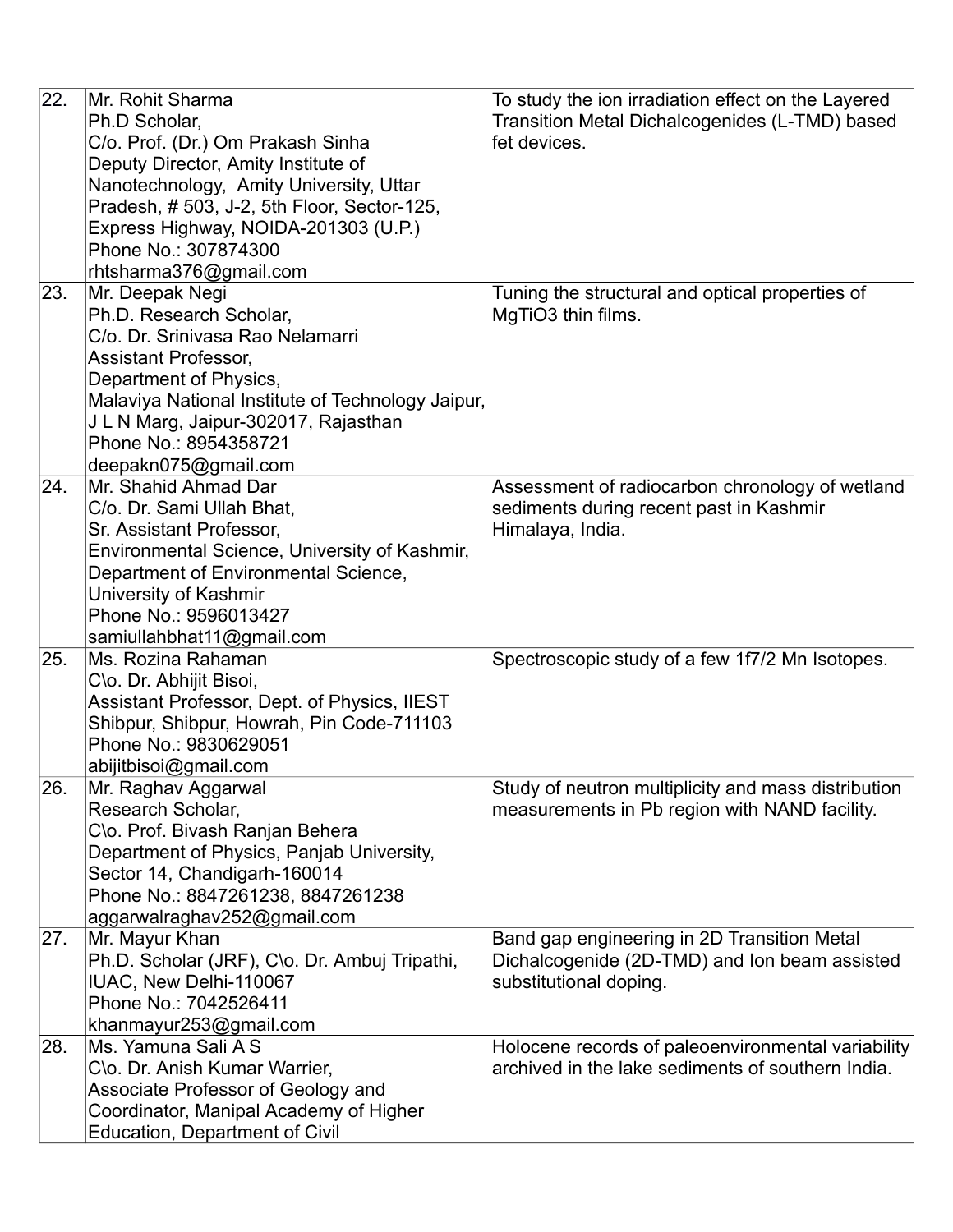|     | Engineering / Department of Sciences, Manipal<br>Institute of Technology, Manipal Academy of<br>Higher Education, Manipal-576104<br>Phone No.: 9673772815, 9673772815<br>anish.warrier@manipal.edu                                                                                       |                                                                                                                              |
|-----|------------------------------------------------------------------------------------------------------------------------------------------------------------------------------------------------------------------------------------------------------------------------------------------|------------------------------------------------------------------------------------------------------------------------------|
| 29. | Mr. Praveen Gothwal<br>Ph.D Scholar,<br>C/o. Dr. Bhawana Joshi,<br><b>Assistant Professor,</b><br>Deptt. of Physics, School of Applied Sciences<br>Gautam Buddha University, Greater NOIDA,<br>Gautam Budh Nagar, U.P. Pin-201308<br>Phone No.: 7531058399<br>gothwalpraveen99@gmail.com | Study of Ion Beam effect on the properties of<br>Yttrium stabilized zirconia.                                                |
| 30. | Mr. Dinesh Vishwakarma<br>C\o. Prof. Samit kr. Mandal,<br>Room no.-171,<br>Dept. of Physics and<br>Astrophysics, University of Delhi-110007 Phone<br>No.: 9868789924, 9582068428<br>s.mandal.du@gmail.com                                                                                | Investigation of nuclear Structure effect on<br>Reaction Dynamics for 30Si+116, 120,124Sn<br>around the Coulomb barrierSnSi. |

# **BTR-3: UFR PROPOSALS**

| S.<br>No. | <b>PRINCIPAL INVESTIGATOR</b>                                                                                                                                                                                                                                         | <b>TITLE OF THE PROJECT</b>                                                                                             |
|-----------|-----------------------------------------------------------------------------------------------------------------------------------------------------------------------------------------------------------------------------------------------------------------------|-------------------------------------------------------------------------------------------------------------------------|
| 31.       | Dr. Rashi Nathawat<br><b>Assistant Professor,</b><br>Department of Physics, Manipal University<br>Jaipur,, Dehmi Kalan, Near GVK Toll Plaza,<br>Jaipur-Ajmer Expressway, Jaipur, Rajasthan,<br>Phone No.: 1413999100, 9833857570<br>rashi.nathawat@jaipur.manipal.edu | SHI irradiated Organic-Inorganic hybrid composite<br>for ultra sensitive and selective gas sensing<br>application.      |
| 32.       | Dr. Aman Mahajan<br><b>Assistant Professor,</b><br>Department of Physics,<br>Guru Nanak Dev University,<br>Amritsar-143005, Punjab<br>Phone No.: 9417932547, 9417932547<br>aman.phy@gndu.ac.in                                                                        | Transitional metal implanted MXenes for<br>developing highly stable perovskite solar cells<br>under ambient conditions. |
| 33.       | Dr. Shiv Poojan Patel<br>Assistant Professor, Department of Pure &<br>Applied Phy., Guru Ghasidas Vishwavidyalaya<br>(A Central Univ.), Koni, Bilaspur-495 009,<br>Chhattisgarh, Phone No.: 9340081988,<br>9479246120, shivpoojanbhola@gmail.com                      | Ion beam assisted metal induced crystallization of<br>a-semiconductors.                                                 |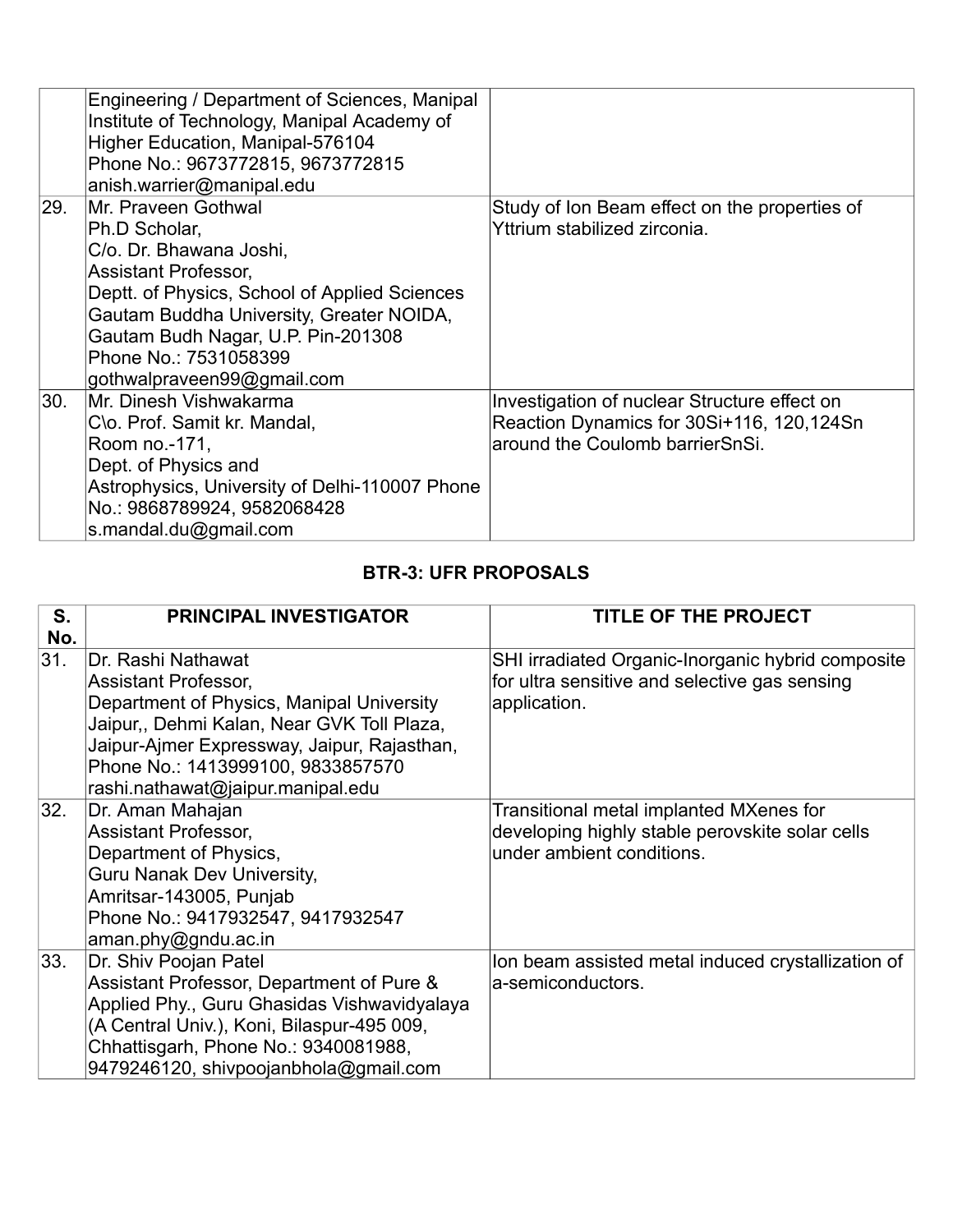| 34. | Prof. A. P. Gnana Prakash<br>Department of Studies in Physics,<br>University of Mysore, Manasagangotri,<br>Mysore - 570006<br>Phone No.: 2419606, 9590583920<br>gnanaprakash@physics.uni-mysore.ac.in                          | Reliability study of semiconductor devices for<br>extreme environment applications.                                                             |
|-----|--------------------------------------------------------------------------------------------------------------------------------------------------------------------------------------------------------------------------------|-------------------------------------------------------------------------------------------------------------------------------------------------|
| 35. | Prof. Daniel Thangadurai<br>Professor and Head.<br>Sri Ramakrishna Engineering College,<br>Department of Nanoscience and Technology,<br>Coimbatore-641022<br>Phone No.: 2461588, 8940015441<br>danielt@srec.ac.in              | Photophysical and electrochemical properties<br>transformation of Doped and Undoped graphene<br>quantum dots by swift heavy ion irradiation.    |
| 36. | Prof. Hema Achyuthan<br>Institute for Ocean Management,<br>Anna University, Chennai 600025<br>Phone No.: 9382849662<br>Hachyuthan@yahoo.com                                                                                    | Late Quaternary-Holocene paleohydrology and<br>paleoenvironments of Lakes in Sikkim Himalayas.                                                  |
| 37. | Dr. Anup Kumar Nath<br><b>Assistant Professor,</b><br>Dept. of Physics,<br>Cotton University, Panbazar,<br>Guwahati, Assam-781001<br>Phone No.: 8473084970<br>anup.tu@gmail.com                                                | Studies on swift heavy ion induced modifications<br>in 2-D layered nanosheets for energy harvesting<br>applications.                            |
| 38. | Dr. Jnanendra Upadhyay<br><b>Assistant Professor,</b><br>Dakshin Kmarup College, Gauhati University,<br>Assam, Mirza, Kamrup,<br>Phone No.: 9101276356, 9101276356<br>jnanendra2015@gmail.com                                  | Engineering conducting polymer/rGO/metal oxide<br>based ternary nanocomposite by swift heavy ion<br>irradiation for supercapacitor application. |
| 39. | Dr. Praveen Kumar,<br>Assistant Professor, Department of Physics,<br>DAV University, Sarmastpur, Jalandhar-144012, Applications.<br>Punjab, Phone No.: 9501825252<br>prafiziks@gmail.com                                       | Swift heavy ion irradiation on plasmonic metal<br>sulfide heterostructures for optoelectronic                                                   |
| 40. | Dr. Dharmendra Singh<br>Head & Associate Professor,<br>Department of Physics,<br>Central University of Jharkhand,<br>Ratu Lohardaga Road, Brambe, Ranchi-835<br>205, Jharkhand<br>dsinghcuj@gmail.com<br>Phone No.: 8809323825 | Role of projectile deformation on incomplete fusion<br>dynamics at energy above the coulomb barrier.                                            |
| 41. | Prof. C. Sekar<br>Dept. of Bioelectronics and Biosensors,<br>Alagappa University, Karaikudi-630003, TN,<br>Phone No.: 0456522336, 9442563637<br>sekar2025@gmail.com                                                            | Microstructurally engineered nanocrystalline<br>calcium phosphates for biosensing applications.                                                 |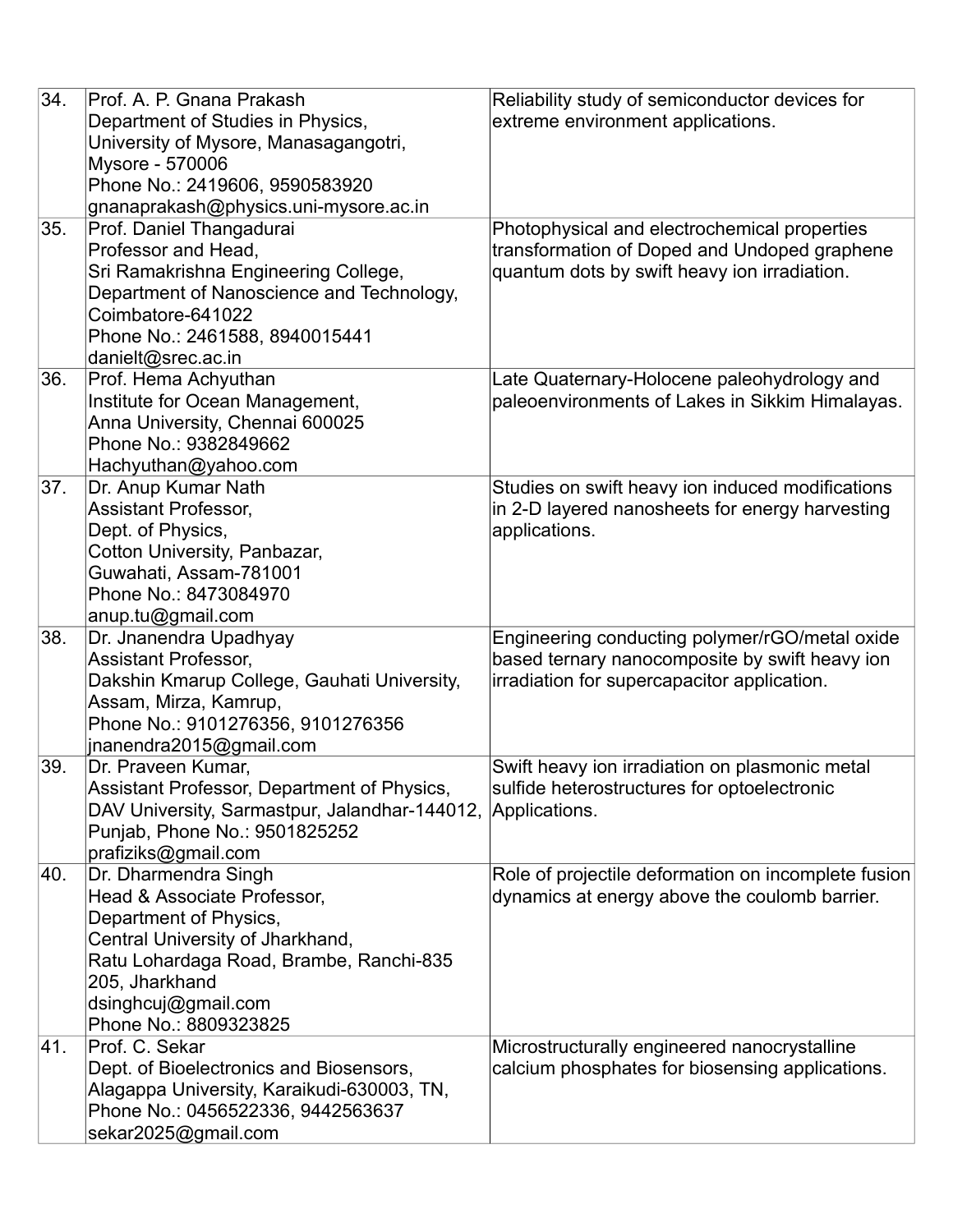| 42.  | Prof. Tinku Basu,<br>Director, Amity University,<br>Uttar Pradesh, Sector 125, Noida, Uttar<br>Pradesh. 4392510, Phone No.: 9810303946<br>tbasu@amity.edu                                                                                                          | Role of low energy ion beams in catalytic<br>degradation of antibiotics in Pharmaceutical waste<br>water using Metal organic Frameworks.                                                           |
|------|--------------------------------------------------------------------------------------------------------------------------------------------------------------------------------------------------------------------------------------------------------------------|----------------------------------------------------------------------------------------------------------------------------------------------------------------------------------------------------|
| 43.  | Dr. Vinod Singh<br>Associate Professor,<br>Department of Applied Physics, Science Block,<br>Delhi Technological University, Shahbad<br>Daulatpur, Bawana Road, Delhi-110042<br>Phone No.: 9811701225<br>vinodsingh@dtu.ac.in                                       | Effect of ion irradiation on structural, optical and<br>gas-sensing properties of the nanostructured<br>MoS2.                                                                                      |
| 44.  | Dr. Neelabh Srivastava<br><b>Assistant Professor,</b><br>Department of Physics,<br>Mahatma Gandhi Central University,<br>Motihari (Bihar), Chanakya Parisar,<br>Zila School Campus, Phone No.: 6392192675<br>neelabh@mgcub.ac.in                                   | Interfacial coupling and defect mediated exchange<br>bias in Cobalt based Huesler alloy thin film<br>heterostructures for Spintronics: Structural,<br>magnetic and spin-dependent transport study. |
| 45.  | Dr. Yogita<br><b>Assistant Professor,</b><br>Department of Physics, J C Bose University of<br>Science and Technology, YMCA, Faridabad,<br>Mathura Road, Phone No.: 9910046111<br>ybatraiuac@gmail.com                                                              | Ion irradiation induced defect engineering and its<br>correlation with transport and thermoelectric<br>properties of CZTS based thin films.                                                        |
| 46.  | Dr. Dinesh P. Sankar Reddy<br>Associate Professor,<br>Department of Chemical Engineering,<br>National Institute of Technology Andhra<br>Pradesh, Tadepalligudem, WG District-534101<br>Phone No.: 0949146198<br>pdsreddy@nitandhra.ac.in                           | Development of Nanocontrast agents for Cancer<br>detection and investigations on the effect of SHI<br>on the dual modal imaging characteristics.                                                   |
| 47.  | Dr. R. Arun Kumar<br>Assistant Professor Grade I,<br>Department of Physics, School of Sciences,<br>National Institute of Technology Andhra<br>Pradesh, Tadepalligudem, West Godavari Dt.,<br>Andhra Pradesh.<br>Phone No.: 8870745464<br>arunkumar@nitandhra.ac.in | Development of Novel Thermoluminescent and<br>Photoluminescent nanomaterials and<br>Investigations on Their Response to C and Ag<br>ions Irradiation.                                              |
| ∣48. | Dr. S. Krishnaveni<br>Associate professor, University of Mysore,<br>DoS in Physics, University of Mysore,<br>Manasagangotri, Mysuru-06<br>Phone No.: 0984402356<br>sk@physics.uni-mysore.ac.in                                                                     | Studies on ion irradiation effects on the properties<br>of 4H-SiC/Pd Schottky UV Photodetector.                                                                                                    |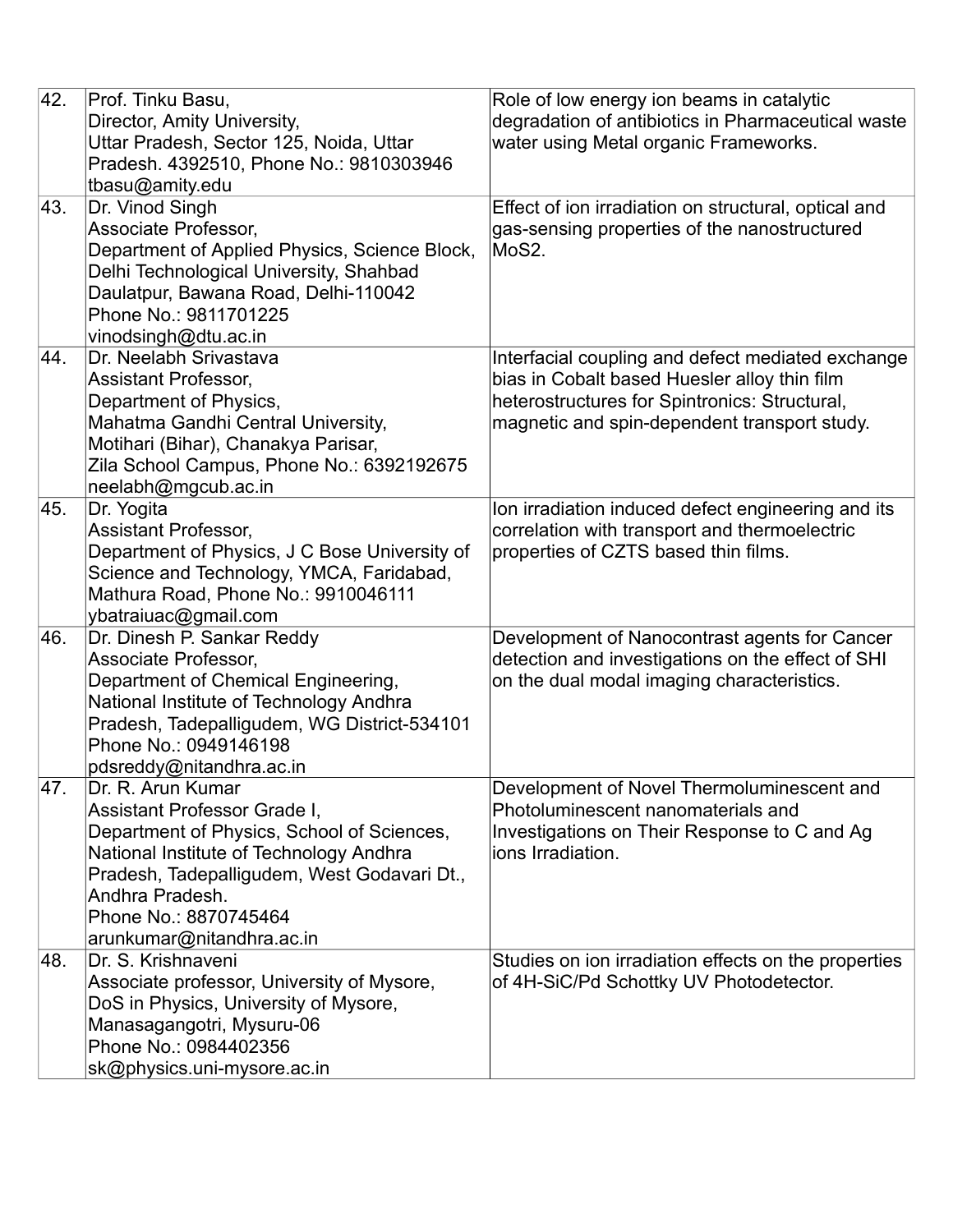| 49. | Dr. Satyabrata Mohapatra<br>Assistant Professor,<br>University School of Basic and Applied<br>Sciences, Guru Gobind Singh Indraprastha<br>University, Sector 16C, Dwarka,<br>New Delhi-110078<br>Phone No.: 25302429, 9910562090<br>smiuac@gmail.com | Study of effects of swift heavy ion irradiation on<br>the structural, optical and photocatalytic properties<br>of CeO2-Graphene and CeO2-ZnO<br>nanocomposite thin films.                                          |
|-----|------------------------------------------------------------------------------------------------------------------------------------------------------------------------------------------------------------------------------------------------------|--------------------------------------------------------------------------------------------------------------------------------------------------------------------------------------------------------------------|
| 50. | Prof. Devaraj Nataraj<br>Department of Physics, Bharathiar University,<br>Phone No.: 2428447, 9994734020<br>de.natraj2011@gmail.com                                                                                                                  | Growth of 'n' and 'p' Doped energy band opened<br>coupled graphene quantum solid sheets by ion<br>implantation method: An alternation material for<br>the development of graphene based<br>optoelectronic devices. |
| 51. | Prof. Mahendra D. Shirsat<br>RUSA Centre for Advanced Sensor Technology,<br>Dr. Babasaheb Ambedkar Marathwada<br>University, Aurangabad (M.S.), Phone No.:<br>0240240329, 9422291987<br>mdshirsat@gmail.com                                          | Composite of Metal Organic Frameworks / reduce<br>graphene oxide by Swift Heavy Ion irradiation<br>enhance selectivity and sensitivity for sensing<br>application.                                                 |
| 52. | Dr. Manvendra Kumar<br>Assistant Professor, Department of Physics,<br>Institute of Science, Shri Vaishnav Vidyapeeth<br>Vishwavidyalaya, Ujjain Road, Indore-453111<br>Phone No.: 8840294610<br>kmanav@gmail.com                                     | Tuning Interfacial properties of Spin-Orbit torques<br>systems by ion beam.                                                                                                                                        |
| 53. | Dr. Abida<br>HOD, Asistant Professor,<br>Kashmir University, Anantnag,<br>Govt. Degree Collage for Women Anantnag<br>Kashmir, Phone No.: 9419095975, 9622600908<br>abida.nit@gmail.com                                                               | Irradiation of thin films of doped transition metal<br>oxides.                                                                                                                                                     |
| 54. | Dr. Piyush S. Solanki<br>Assistant Professor, Department of Physics,<br>Saurashtra University, Phone No.: 9327088608<br>piyush.physics@gmail.com                                                                                                     | Role of swift heavy ion irradiation in device<br>characteristics of manganite based thin films.                                                                                                                    |
| 55. | Dr. Amit Kumar Mishra<br>Assistant Professor,<br>School of Environmental Sciences,<br>Jawaharlal Nehru University, New Delhi,<br>New Delhi-67<br>Phone No.: 9205201653<br>amit.mishra.jnu@gmail.com                                                  | Source apportionment of carbonaceous particulate<br>matters in ambient air of Delhi using radiocarbon<br>measurements.                                                                                             |
| 56. | Dr. Punita Verma<br>Associate Professor,<br>Department of Physics,<br>East Patel Nagar, Delhi-110008<br>Phone No.: 8800650576<br>drpunitaverma.nature@gmail.com                                                                                      | X-Ray based investigation of Super-Heavy<br>systems in quasi-adiabatic regime.                                                                                                                                     |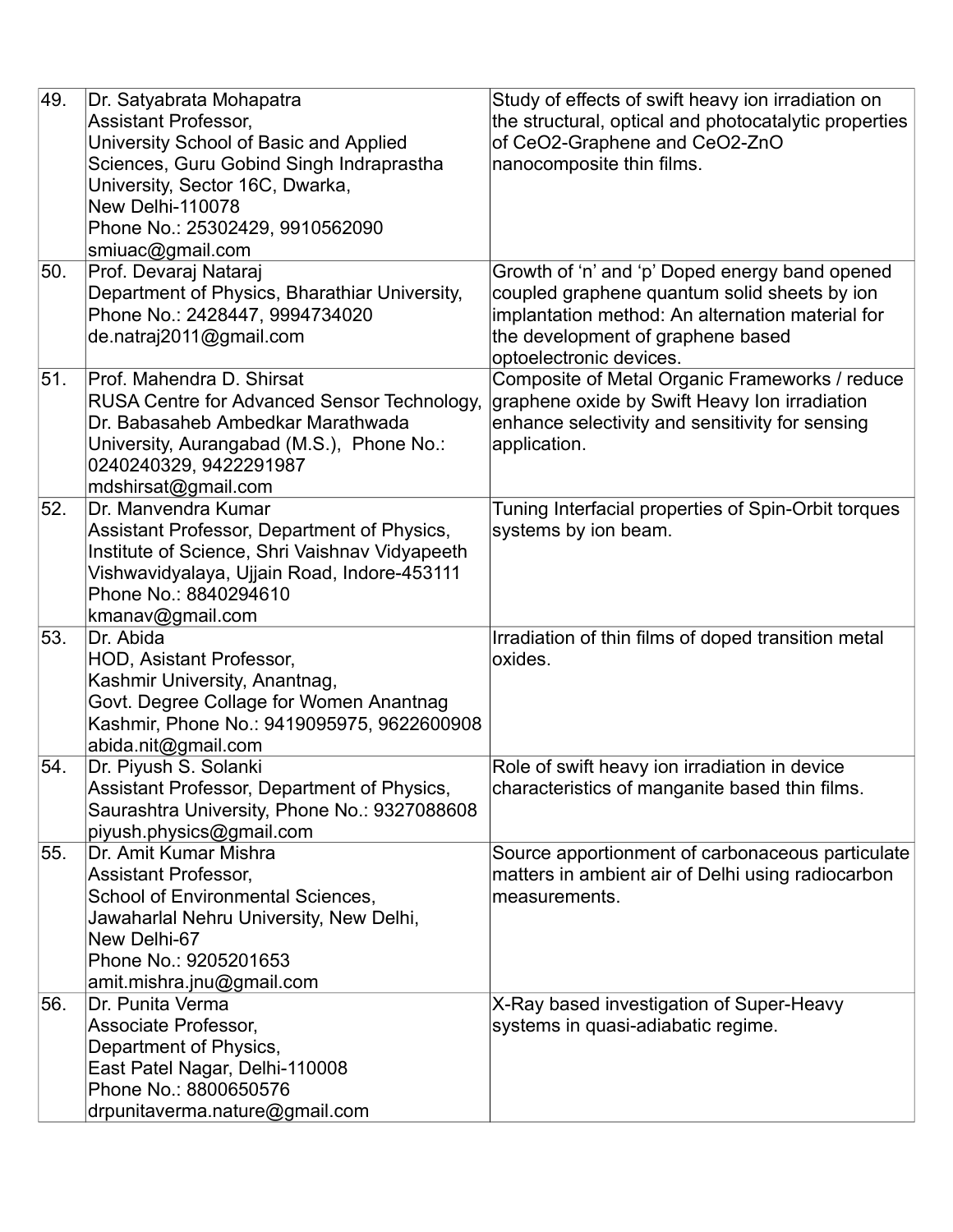## **BTR-4: ONGOING PROPOSALS**

| S.<br>No. | <b>PRINCIPAL INVESTIGATOR</b>                                                                                                                                                                            | <b>TITLE OF THE PROJECT</b>                                                             |
|-----------|----------------------------------------------------------------------------------------------------------------------------------------------------------------------------------------------------------|-----------------------------------------------------------------------------------------|
| 57.       | Ms. Kumari Nisha,<br>Senior Research Fellow,<br>CSIR- National Institute of Oceanography, Goa,<br>SAS-28, NIO colony, Dona Paula, Goa,<br>Phone No.: 8322450206, 9326068809<br>nisha.121kumari@gmail.com | Ventilation of the Northern Indian Ocean during<br>the last glacial-interglacial cycle. |

## **BTR-5: LOW ENERGY ION BEAM FACILITY**

| S.  | <b>PRINCIPAL INVESTIGATOR</b>                      | <b>TITLE OF THE PROJECT</b>                                                                             |
|-----|----------------------------------------------------|---------------------------------------------------------------------------------------------------------|
| No. |                                                    |                                                                                                         |
| 58. | Dr. S. Srinivasan                                  | Enhancing thermoelectric performance of ZnO thin                                                        |
|     | Assistant Professor, Presidency College,           | film using implantation with low energy ion beams.                                                      |
|     | Chepauk, Chennai, Phone No.: 9884766203            |                                                                                                         |
| 59. | dr_s_srinivasan@yahoo.com                          |                                                                                                         |
|     | Ms. Jeya P.<br><b>Assistant Professor,</b>         | Effect of ion irradiation on PbS nanocrystalline thin<br>films with cationic dopants for thermoelectric |
|     | Department of Physics, CMS college, MG             | application.                                                                                            |
|     | University, Kottayam, Kerala-686001                |                                                                                                         |
|     | Phone No.: 9446322851, 9446332851                  |                                                                                                         |
|     | jeya@cmscollege.ac.in                              |                                                                                                         |
| 60. | Prof. Durga Basak                                  | Study on the effect of Ti implantation on the                                                           |
|     | School of Physical Sciences,                       | structural, electrical, and optical properties of ZnO                                                   |
|     | Indian Association for the Cultivation of Science, | thin Films.                                                                                             |
|     | 2A & 2B Raja SC Mullick Road, Jadavpur,            |                                                                                                         |
|     | Kolkata-700032, Phone No.: 9433008508              |                                                                                                         |
|     | sspdb@iacs.res.in                                  |                                                                                                         |
| 61. | Dr. (Mrs.) Ritu Srivastava                         | Study of the structural, optical and electrical                                                         |
|     | Senior Principal Scientist,                        | properties of carrier transport layers for                                                              |
|     | <b>Adavance Materials And Devices Metrology</b>    | optoelectronic devices.                                                                                 |
|     | Division, CSIR- National Physical Laboratory,      |                                                                                                         |
|     | New Delhi-110012                                   |                                                                                                         |
|     | Phone No.: 9868378711                              |                                                                                                         |
| 62. | ritu@nplindia.org<br>Dr. Sandeep Nigam             | Probing intricacies of structure property                                                               |
|     | Scientific Officer (G),                            | correlation: Explorations of mixed oxides for                                                           |
|     | Chemistry Division, BARC, Mumbai,                  | energy application through coherent experimental                                                        |
|     | Phone No.: 2225590287, 9820765961                  | and theoretical investigations.                                                                         |
|     | snigam@barc.gov.in                                 |                                                                                                         |
| 63. | Ms. Puneeta Tripathi                               | Study of gas mixing & anomalous effect in ECR                                                           |
|     | Research Scholar, IUAC,                            | plasma and measurement of absolute intensity in                                                         |
|     | New Delhi.                                         | contaminated beams(Tentative).                                                                          |
|     | Phone No.: 8542018060                              |                                                                                                         |
|     | punitatripathi1@gmail.com                          |                                                                                                         |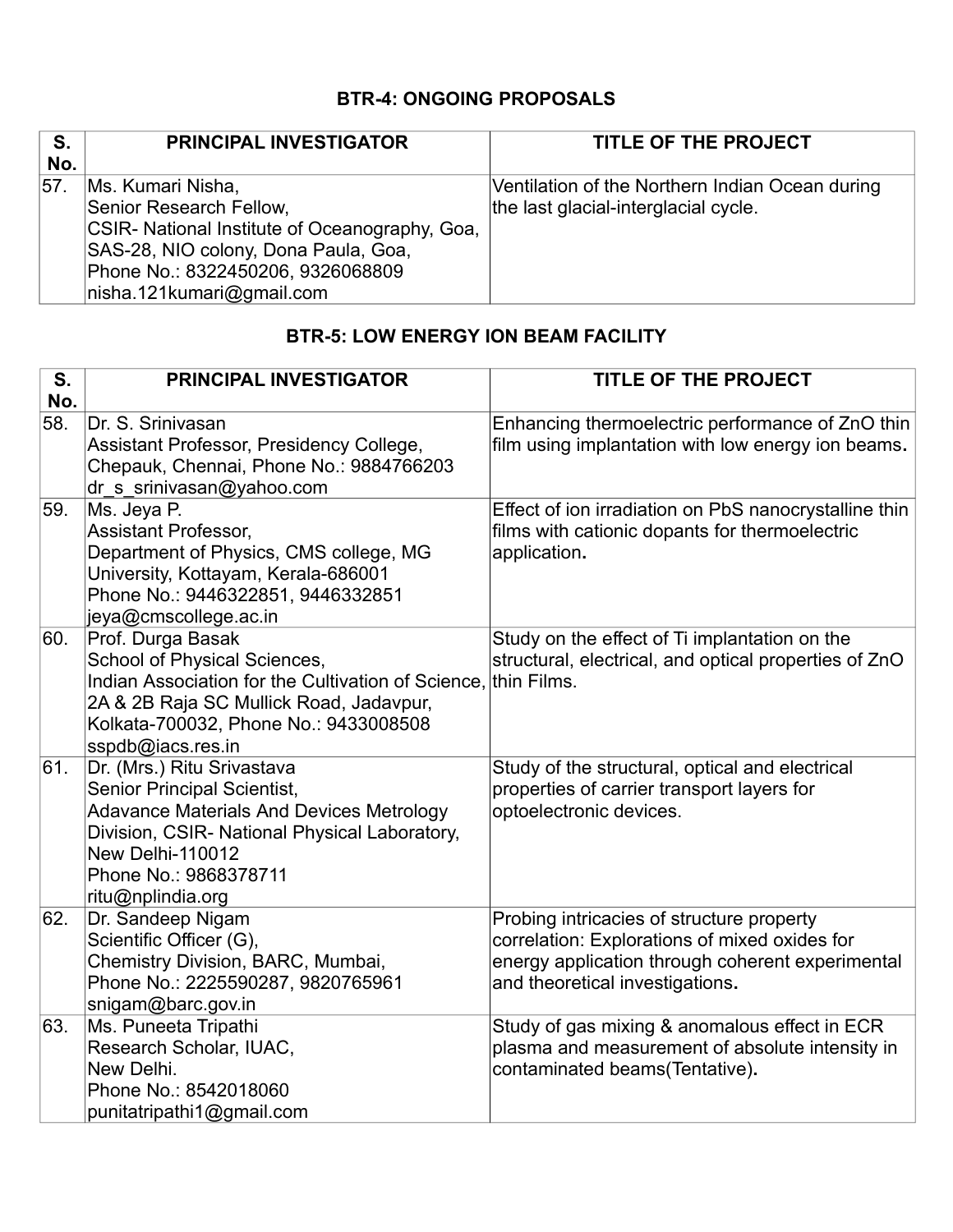| 64. | Dr. Yogita                                       | Ion irradiation induced defect engineering and its                                               |
|-----|--------------------------------------------------|--------------------------------------------------------------------------------------------------|
|     | <b>Assistant Professor,</b>                      | correlation with transport and thermoelectric                                                    |
|     | J C Bose University of Science and Technology,   | properties of CZTS based thin films.                                                             |
|     | YMCA, Mathura Road, Faridabad.                   |                                                                                                  |
|     | Phone No.: 9910046111                            |                                                                                                  |
|     | ybatraiuac@gmail.com                             |                                                                                                  |
| 65. | Dr. Senoy Thomas                                 | Realization of hard magnetic iron nitride thin films                                             |
|     | <b>Assistant Professor,</b>                      | via low energy ion Implantation.                                                                 |
|     | Department of Physics,                           |                                                                                                  |
|     | Cochin University of Science and Technology,     |                                                                                                  |
|     | Kochi - 682 022, Kerala,                         |                                                                                                  |
|     | Phone No.: 9645826550                            |                                                                                                  |
|     | senoy.thomas@cusat.ac.in                         |                                                                                                  |
| 66. | Mr. Ambuj Mishra                                 | Study on the structural changes in carbon                                                        |
|     | Scientist-C,                                     | strippers due to defects produced by the ion                                                     |
|     | Lab 101, TEM Facility, IUAC,                     | beams.                                                                                           |
|     | <b>New Delhi- 110067</b>                         |                                                                                                  |
|     | Phone No.: 8285226558                            |                                                                                                  |
|     | ambujiuac@gmail.com                              |                                                                                                  |
| 67. | Dr. Jyoti Rajput                                 | Study of dissociation dynamics of Acetylene.                                                     |
|     | <b>Assistant Professor,</b>                      |                                                                                                  |
|     | Room No 96, Department of Physics and            |                                                                                                  |
|     | Astrophysics, University of Delhi,               |                                                                                                  |
|     | North Campus, Phone No.: 9891164262              |                                                                                                  |
|     | jrajput.du@gmail.com                             |                                                                                                  |
| 68. | Dr. Vinita G. Gupta,                             | Radiation damage in borosilicate glasses for                                                     |
|     | SO/G, Chemistry Division,                        | nuclear back end Application.                                                                    |
|     | Bhabha Atomic Research Centre,                   |                                                                                                  |
|     | Mumbai-400085                                    |                                                                                                  |
|     | Phone No.: 25592274, 0961964016                  |                                                                                                  |
| 69. | vinita@barc.gov.in<br>Prof. S. Narayana Kalkura, |                                                                                                  |
|     | Professor- UGC BSR Faculty Fellow, Crystal       | Low energy ions implanted polymer- ceramic<br>composite for tissue engineering and drug delivery |
|     | Growth Centre,                                   | applications.                                                                                    |
|     | Anna University, Chennai-25                      |                                                                                                  |
|     | Phone No.: 9444784963                            |                                                                                                  |
|     | kalkura@gmail.com                                |                                                                                                  |
| 70. | Dr. Manmohan Singh Shishodia                     | Theoretical and Experimental Studies of Swift                                                    |
|     | <b>Assistant Professor,</b>                      | <b>Heavy Ion Sculpted Graphene Nanopores</b>                                                     |
|     | Department of Applied Physics, SoVSAS,           | Embedded with Plasmonic Nanoparticles for                                                        |
|     | Gautam Buddha University, Greater Noida,         | Developing Efficient Biosensors.                                                                 |
|     | Pin Code-201312, Uttar Pradesh                   |                                                                                                  |
|     | Phone No.: 9560512424                            |                                                                                                  |
|     | manmohan@gbu.ac.in                               |                                                                                                  |
| 71. | Prof. Om Prakash Sinha                           | To study the irradiation effect on the layered                                                   |
|     | Acting Director, Amity Institute of              | transition metal dichalcogenides (L-TMD)                                                         |
|     | Nanotechnology, CSIR-NPL Colony, Rajender        | characterization and investigation of their                                                      |
|     | Place, New Delhi, Phone No.: 9999625243          | properties for field effect transistor.                                                          |
|     | opsinha@amity.edu.in                             |                                                                                                  |